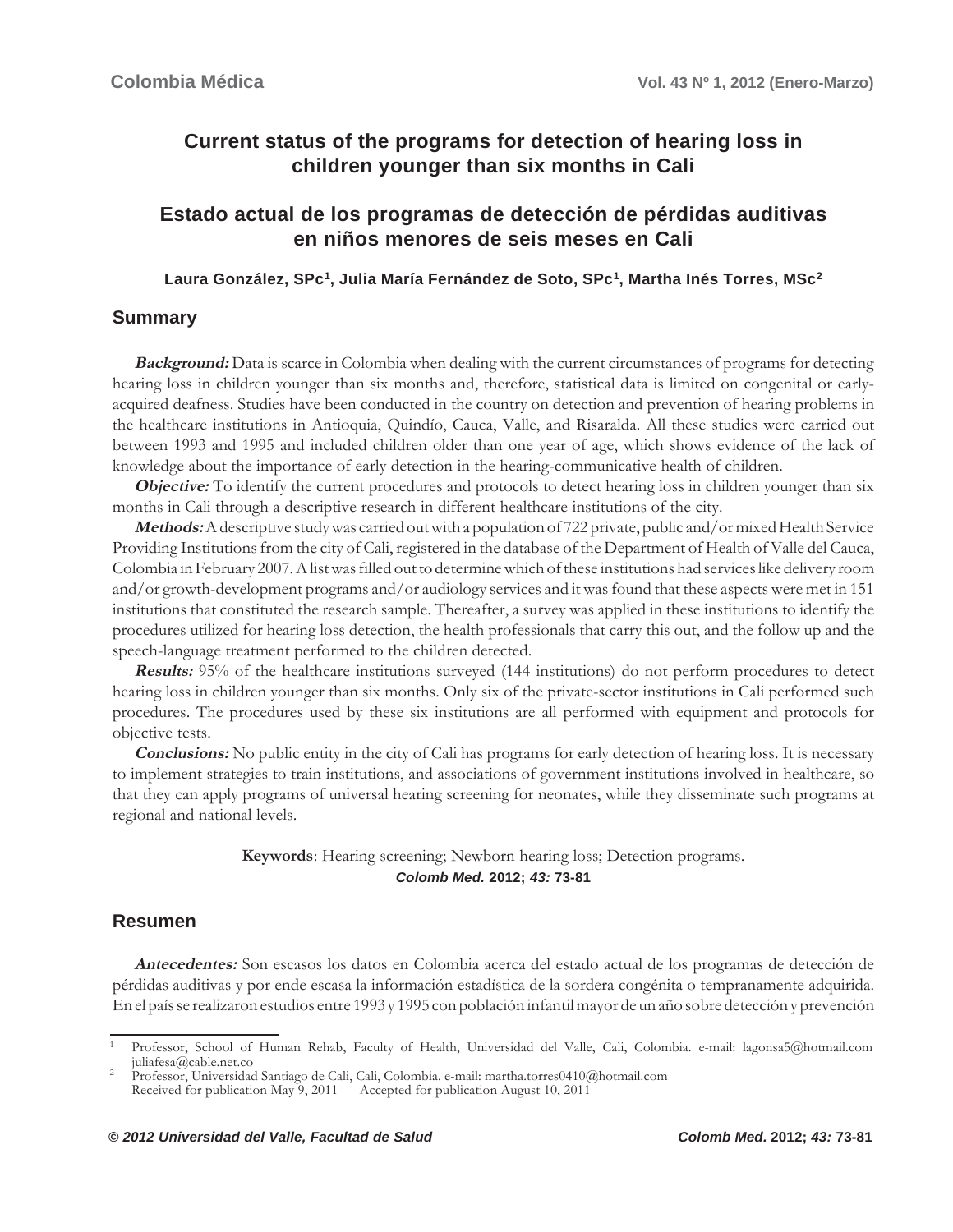de problemas auditivos en los servicios seccionales de salud de Antioquia, Quindío, Cauca, Valle y Risaralda. Este panorama refleja que existe cierto desconocimiento sobre la importancia de la detección temprana para la salud auditiva-comunicativa de la infancia.

**Objetivo:** Identificar el estado actual de los procedimientos y protocolos de detección de pérdidas auditivas en niños menores de seis meses en Cali, mediante una investigación de tipo descriptivo en diferentes instituciones de la ciudad.

**Métodos:** Se realizó un estudio descriptivo con una población universo conformada por 722 instituciones prestadoras de salud (IPS) de Cali privadas, estatales y/o mixtas, registradas a febrero de 2007 en la base de datos de la Secretaría de Salud Departamental del Valle del Cauca. Se diligenció una ficha de inclusión para determinar cuáles de estas IPS tenían servicios de sala de partos y/o crecimiento y desarrollo y/o audiología y se encontró que estos aspectos se cumplían en 151 instituciones que se constituyeron en la muestra del estudio. Luego, se aplicó una encuesta en estas instituciones para identificar los procedimientos utilizados para la detección de pérdidas auditivas, los profesionales de salud que los llevaban a cabo y el seguimiento y tratamiento fonoaudiológico realizados a los niños detectados.

**Resultados:** Del total de las IPS encuestadas, 95% (144 instituciones) no realiza procedimientos de detección de pérdidas auditivas en niños menores de seis meses de edad. Sólo seis instituciones de tipo privado de Cali los ejecutan con equipos y protocolos para pruebas objetivas.

**Conclusiones:** Ninguna entidad pública de la ciudad de Cali tiene programas de detección temprana de hipoacusias. Es necesario implementar estrategias para capacitar a instituciones, asociaciones y estamentos gubernamentales del sector salud, para la aplicación y difusión del programa de tamizaje auditivo universal para neonatos a niveles regional y nacional.

## **Palabras claves:** Tamizaje auditivo; Hipoacusia en neonatos; Programas de detección. *Colomb Med.* **2012;** *43:* **73-81**

Lack of evaluation and early intervention of hearing problems causes late development of the auditorycommunicative abilities of the child. The first three years of the child's life are the most critical in terms of language development. If children are not exposed to auditory, linguistic, and social stimulation, their emotional and social development could be severely affected1-3.

If we implement appropriate early measures within the child's first three months, we can avoid delays in oral language development caused by hearing loss. The first of these measures is the early detection of hearing disorders through an evaluation, which allows identifying children who do not normally react to acoustic stimuli. Once identified, they require close follow up for suspicion of hearing loss<sup>4</sup>. Early diagnosis and adequate rehabilitation prevent the most important consequence of hearing loss: growing up with a communicative dysfunction. If the hearing dysfunction is detected late, the opportunity of intervention and rehabilitation are considerably reduced<sup>5</sup>.

This article seeks to show the results of a research conducted between 2007 and 2008 in 151 health services providing institutions. The purpose of the research was to identify the current state of the protocols and procedures used to detect hearing loss within the first six months of the child's life; this data is not readily available in electronic files. The results of this study can contribute to the development of applied research in which we can determine the prevalence of hearing loss in the city of Cali and strengthen child protection public policies. These policies could be used by the healthcare academic community, healthcare employees, speech therapy professionals, and healthcare institutions in general.

Hearing screening has been a topic of interest for the last 40 years and its implementation has changed as technological resources have advanced. The selection process for neonates to be screened has changed during this time, given that in the past only children with risk of hearing loss, family history of deafness, low birth weight, premature, prenatal, perinatal, and postnatal infections, and children with head and neck anatomic defects were screened. Nowadays, due to worldwide research, we know that about one to three out of every 1000 newborns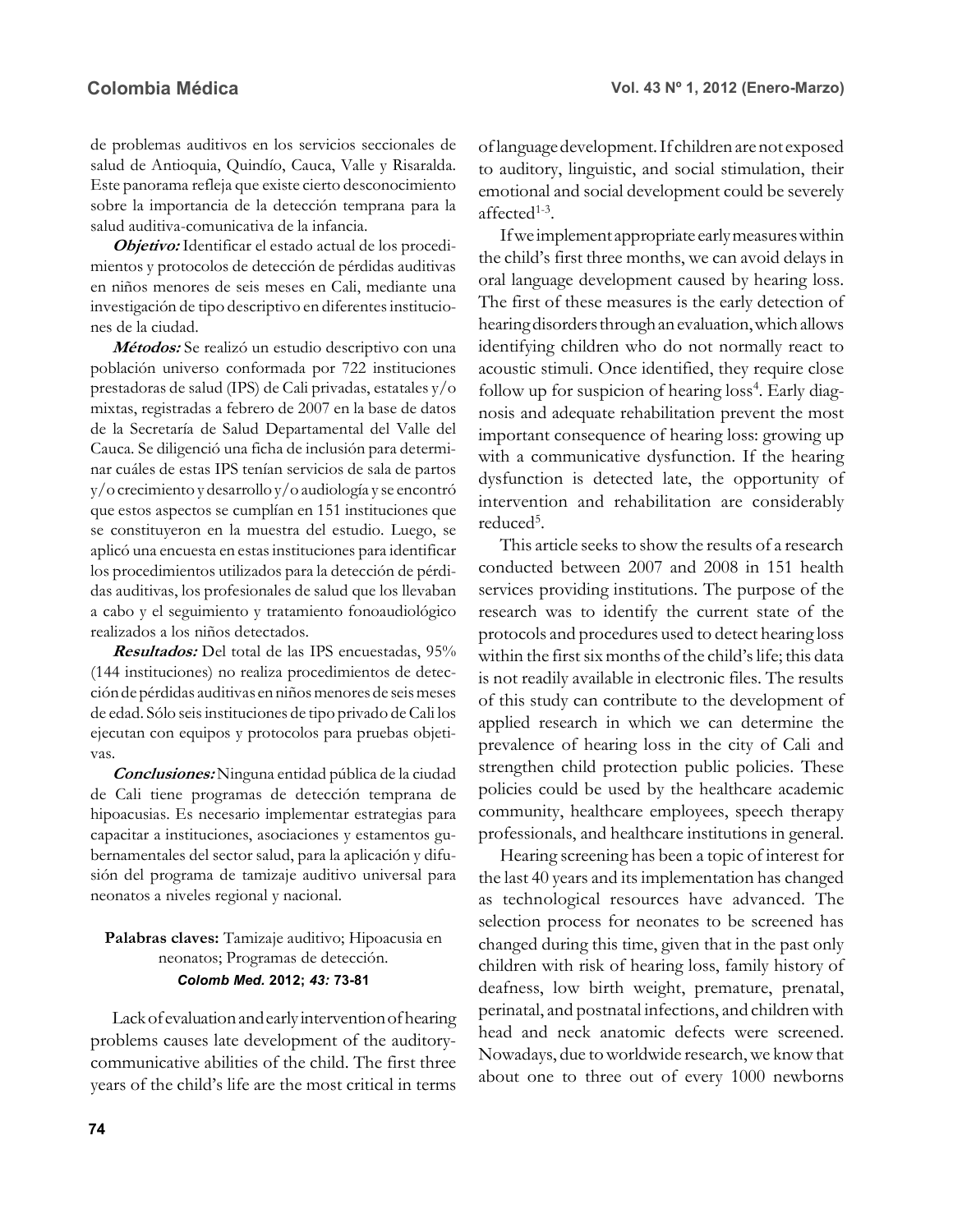present hearing loss and have concluded that all newborns should be subject to hearing screening<sup>6</sup>. In 1994, the Joint Committee on Infant Hearing Screening (JCIH) created and provided the guidelines for the Universal Newborn Hearing Screening (UNHS), which were re-evaluated and restated in 2007. These guidelines are summarized as follows<sup>5</sup>:

- · Every child should be entitled to a hearing screening; including children born at home, in very small towns and high-risk infants born in Intensive Care Units.
- Every detected child will be monitored during the first three months of life.
- · All children with confirmed hearing loss should be intervened on within the first six months.
- Every child who passes the hearing screening, but presents risk indicators for other auditory disorders will receive medical and auditory monitoring.
- Fluctuating hearing loss, neural conductive disorders, and central nervous system damage must be monitored.
- The child's family has the right to choose the treatment and the intervention.

On the other hand, for approximately ten years, the European AHEAD Project from the European Commission Biomedicine and Health Program promotes UNHS urging the need for hearing screening on newborns by using an effective program with standardized management guidelines<sup>6</sup>.

The arrival of better techniques for infant hearing evaluation has made the implementation of new methods and protocols possible for early detection of hearing loss. Since 1990, the effectiveness for early detection of the Automated Brainstem-Evoked Response Audiometry and the Otoacoustic Emissions (OAE) has been verified because they are noninvasive, quick, reliable, and low-cost tests<sup>7</sup>. The technological advances of diagnostic equipment have greatly contributed to a fast, reliable, and standardized implementation of UNHS in hospitals in different countries with high birth rates, before the newborns are released from hospitals.

Such is the case in Ontario, Canada, where UNHS

is put into practice before the first month of the child's life. So, by the third month the complete auditory diagnosis is available<sup>8</sup>. In Latin America, we have the case of Uruguay where every child born at the Medical Corporation of Paysandu (COMEPA) has an auditory screening by using OAE. This measure was implemented by taking into account a study done on normal newborns and others with perinatal risks, which demonstrated the importance and effectiveness of the Brainstem-Evoked Response Audiometry (BERA) and the OAE in these populations<sup>9</sup>.

The Brazilian Committee of Hearing Loss in Infancy (BCHLI) recommends the UNHS and the Hospital Universitario de São Paulo (USB) implemented it. In 2003, USB evaluated 1003 out of 1090 newborns during a four-month period. This screening was run before the children were released from the hospital (within the first 48 to 60 hours of life) by using Transient Evoked Otoacoustic Emissions.

In Mexico, according to researchers like García-Pedroza and Peñaloza López<sup>10</sup>, precise information is not available regarding the prevalence and incidence of hearing disorders. This situation hinders the generation of public policy and programs to assist not only newborns, but infants, teens, adults, and the elderly.

At the national level, data is available in which hearing disorders and mastoid apophysis are highlighted as the sixth cause of clinic morbidity on children one year of age and establishes the high prevalence of a variety of disorders that could affect hearing health. However, the specific diagnosis of hearing deficiency and the real statistics of people who present it are totally unknown. According to the National Institute for the Deaf in its 1998 General Activity Report, there are very few studies in the country and those existing have focused on the population over one year of age, leaving aside the early detection of auditory disorders.

The Republic of Colombia's Congressional Statue 982 of 2005 - Chapter IX, Article 44 establishes norms in favor of equal opportunities for the deaf and/or blind population. It also prescribes and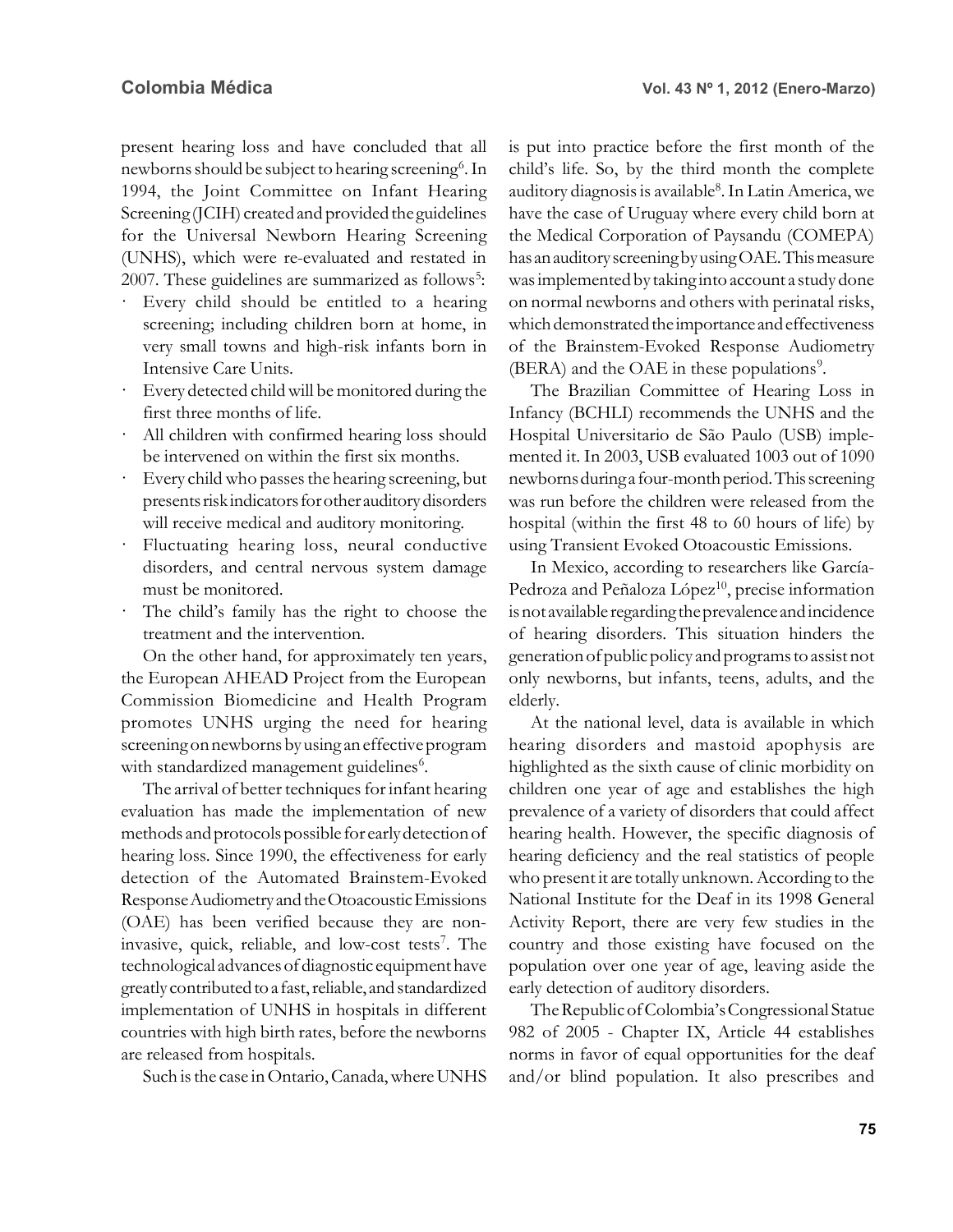authorizes the national government to «create» the Early Detection and Attention of Hearing Loss National Program in the Ministry of Social Protection. This Statutory Program mandates that auditory tests before the first year of life must be performed on all newborns, by using the latest scientific and technological resources available<sup>11</sup>.

Without a doubt, these are the initiatives we have been awaiting for the National Health System to implement these types of programs with the latest technological advances and qualified personnel.

### **Sources and methods**

Between 2007 and 2008, a descriptive study was conducted in which the state of early detection programs of hearing loss in infants before the sixth month of life in the city of Cali was analyzed. This research complied with Norm 008430 of the Ministry of Health (today, the Ministry of Social Protection); the institutions surveyed signed an informed consent for their inclusion in the study. Furthermore, the identity of the participants was protected and the data gathered has only been used for research purposes.

The data was gathered through several steps:

First, the web site of the Secretary of Health of the department of Valle del Cauca was consulted to identify the Healthcare Services Providing Institutions registered in its database. There were 722 private, governmental, and /or mixed institutions by February of 2007. These institutions were included in the study's universal population. Afterwards, the data gathering instruments were designed: a) the eightquestion survey for the Health Institutions in Cali (three with dichotomous, two multiple-choice and two open questions). These questions sought to find out what institutions offered delivery room service and /or growth-development programs and /or audiology services, and b) the survey «procedures to detect hearing loss in infants before the sixth month of life in the city of Cali»; which looked to identify the procedures for hearing loss detection, the qualifications of the personnel performing the tests, and the audiology follow up and treatment provided to the children detected with hearing loss.

A pilot test was conducted at three of the institutions that offered audiology services. This test did not identify any deficiencies in shape or content. Then the eight-question survey was taken by phone and found that 151 healthcare institutions of those included in this research provided delivery room service and/or growth-development programs and/ or audiology services. Therefore, these institutions became the study sample. This information was logged onto an Excel XP spreadsheet. Lastly, the survey «procedures to detect hearing loss in infants before the sixth month of life in the city of Cali» was conducted by phone and personal interviews, with higher and lower levels of detail, respectively. The data obtained in the selected institutions for this sample was logged onto printed forms. Table 1 presents the main or dependent variable, and the independent variables classified according to the operational type of each.

The analysis unit was the institution and the main or dependent variable was the existence of early hearing loss detection programs within the first six months of life. The oral answers were re-coded into categories of two, three, and five variables. The independent variables were analyzed by calculating simple frequencies and revising each variable's absolute value. The dependent variable was analyzed by calculating the mode, the repeated answers, which was that no early detection procedures were performed.

### **Results**

Regarding the results of the 151 healthcare institutions surveyed, it was observed that 7% (10 institutions) provided the three services (delivery room, growth-development, and audiology); 19% (28 institutions) had delivery room unit, but not the other two services; 79% (120 institutions) only had the growth-development program; and 28% (42 institutions) only provided audiology services (Table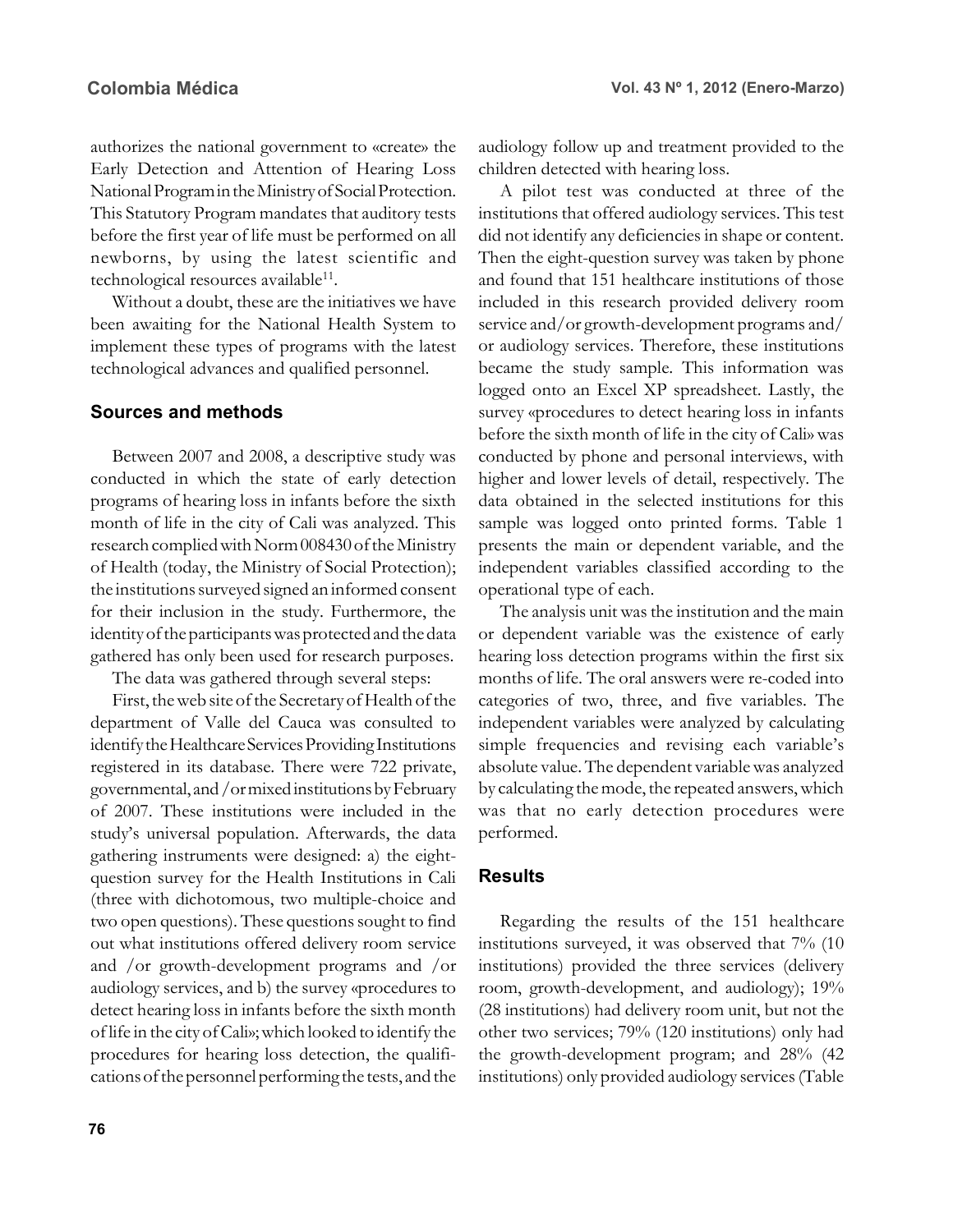**Table 1 Description of the variables of the study**

|                | Main or dependent variable<br><b>Name</b>                                                 |                                             |                                                                                                                                                                                                                                                                                                                               |  |  |  |  |  |
|----------------|-------------------------------------------------------------------------------------------|---------------------------------------------|-------------------------------------------------------------------------------------------------------------------------------------------------------------------------------------------------------------------------------------------------------------------------------------------------------------------------------|--|--|--|--|--|
|                |                                                                                           | <b>Type</b>                                 | Operational                                                                                                                                                                                                                                                                                                                   |  |  |  |  |  |
| 1              | Existence of Hearing Loss Early Detection<br>Programs within the first six months of life | Categorical                                 | $0 = No$<br>$1 = Yes$                                                                                                                                                                                                                                                                                                         |  |  |  |  |  |
|                | <b>Name</b>                                                                               | <b>Independent variables</b><br><b>Type</b> | Operational                                                                                                                                                                                                                                                                                                                   |  |  |  |  |  |
| $\overline{2}$ | Procedures for hearing loss detection<br>Audiometry<br>Potential                          | Categorical                                 | 1 = Brainstem-Evoked Response<br>2 = Auditory Steady-State Evoked<br>3 = Otoacoustic Emissions                                                                                                                                                                                                                                |  |  |  |  |  |
|                | Response audiometry                                                                       |                                             | 4 = Automated Brainstem-Evoked<br>$9 = No$ response                                                                                                                                                                                                                                                                           |  |  |  |  |  |
| 3              | Professional personnel performing procedures<br>for hearing loss detection                | Categorical                                 | $1 =$ Audiologist<br>2 = Speech-language pathologist                                                                                                                                                                                                                                                                          |  |  |  |  |  |
| 4              | Admitted into audiology follow up program                                                 | Categorical                                 | $0 = No$<br>$1 = Yes$                                                                                                                                                                                                                                                                                                         |  |  |  |  |  |
| 5              | Phases of follow up program                                                               | Categorical                                 | $1 =$ Follow up after the hearing aid<br>2 = Controls with Speech-language<br>pathologist<br>3 = Remit to an audiology diagnosis,<br>hearing aid adjustment, and<br>cochlear implant<br>4 = Remit to audiology diagnosis,<br>hearing aid adjustment, and cochlear<br>implant, school follow up and activities<br>with parents |  |  |  |  |  |
| 6              | Knowledge of final hearing diagnosis                                                      | Categorical                                 | $0 =$ Never<br>$1 =$ Sometimes<br>$2 =$ Always                                                                                                                                                                                                                                                                                |  |  |  |  |  |
| 7              | Existence of speech-language treatment f<br>or functional rehab of detected population    | Categorical                                 | $0 = No$<br>$1 = Yes$                                                                                                                                                                                                                                                                                                         |  |  |  |  |  |
| 8              | Type of speech-language treatment                                                         | Categorical                                 | 1 = Adjustment of hearing aids<br>$2 =$ Cochlear implants<br>3 = Auditory-verbal therapy                                                                                                                                                                                                                                      |  |  |  |  |  |
| 9              | Services provided by the institutions                                                     | Categorical                                 | $1 =$ Audiology<br>2 = Growth-development program<br>$3$ = Delivery room<br>$4 =$ three services<br>5 = Audiology + growth-development<br>program<br>$6 =$ Growth-development program +<br>delivery room                                                                                                                      |  |  |  |  |  |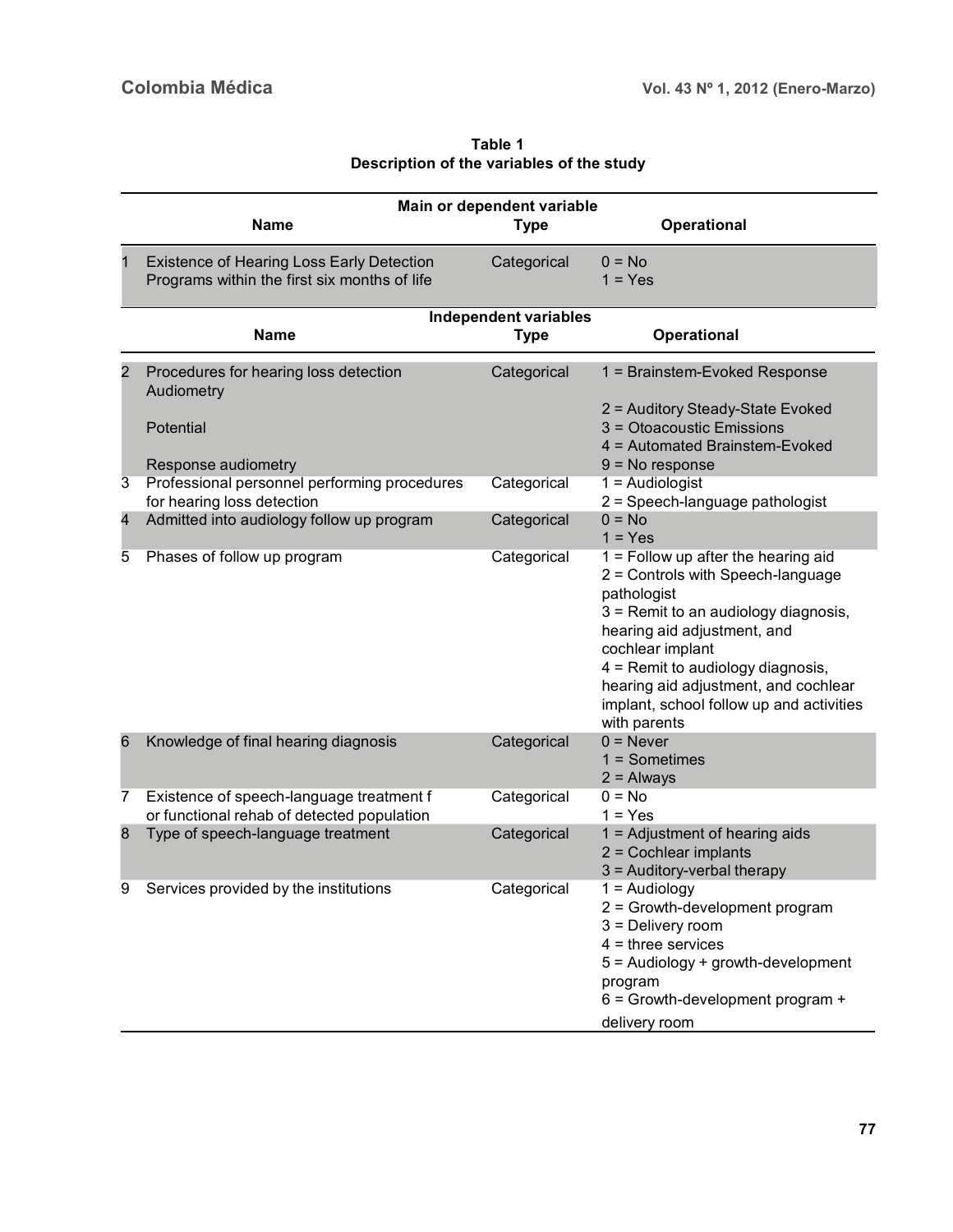| Table 2                                 |
|-----------------------------------------|
| Services provided by                    |
| <b>Healthcare Institutions surveyed</b> |

| <b>Services</b>         | <b>Institutions</b> | %  |  |
|-------------------------|---------------------|----|--|
|                         |                     |    |  |
| Three services          | 10                  |    |  |
| Only delivery room      | 28                  | 19 |  |
| Only growth-development |                     |    |  |
| program                 | 120                 | 79 |  |
| Only audiology          | 42                  | 28 |  |

with a bachelor's degree was responsible for the screening.

At four of the six institutions, the patients diagnosed with hearing loss are admitted into audiology follow up programs in which the following activities are performed: one healthcare institution follows up after the patient's hearing aids are placed; another follows up every three months with speechlanguage pathologist; another refers back to an audiology diagnosis, control and reference to hearing aid adjustment and cochlear implant; and the last

**Table 3 Objective procedures for hearing loss detection provided by Healthcare Institutions**

| Procedures for hearing loss detection                                         | <b>Institutions</b> |
|-------------------------------------------------------------------------------|---------------------|
| Auditory steady-state evoked potential, brainstem-evoked response audiometry, |                     |
| and otoacoustic emissions                                                     | 2                   |
| Only brainstem-evoked response audiometry and otoacoustic emissions           |                     |
| Only brainstem-evoked response audiometry                                     | 3                   |
| Automated brainstem-evoked response audiometry                                |                     |

2); 95% of the healthcare institutions (144 institutions) did not provide hearing screening for infants younger than six months of age, only 4% (6 institutions) did.

About the six institutions that performed the hearing screening in children younger than six months of age, the following was observed:

Among the objective procedures used, two of the institutions performed Auditory Steady-State Evoked Potentials, Brainstem-Evoked Response Audiometry (BERA), and Otoacoustic Emissions (OAE). Two institutions perform BERA and OAE; three only evaluate with BERA and one institution only screens with the Automated Brainstem-Evoked Response Audiometry (Table 3).

The professional personnel performing these procedures at most of these institutions (5) are speechlanguage pathologists, specialized in audiology. Only at one institution a speech-language pathologist institution, refers, controls, follow up of hearing aid treatment, cochlear implant, education and activities with parents (Table 4). At five of the six institutions, the professional assigned to a specific infant only *sometimes* knows the final hearing diagnosis and at one institution the professional assigned *never* knows this diagnosis. Five of the six institutions perform some type of hearing rehab procedure or treatment: two institutions only place hearing aids, one of them places hearing aids and performs cochlear implants, another institution adapts hearing aids, performs cochlear implants and provides auditory-verbal therapy; and another reported that it provides another type of treatment related to language screening (Table 5). Of the entire sample surveyed (151 healthcare institutions), only seven (5%) provide hearing aid adaptation, three (2%) perform cochlear implants, and five (3%) provide auditory-verbal therapy.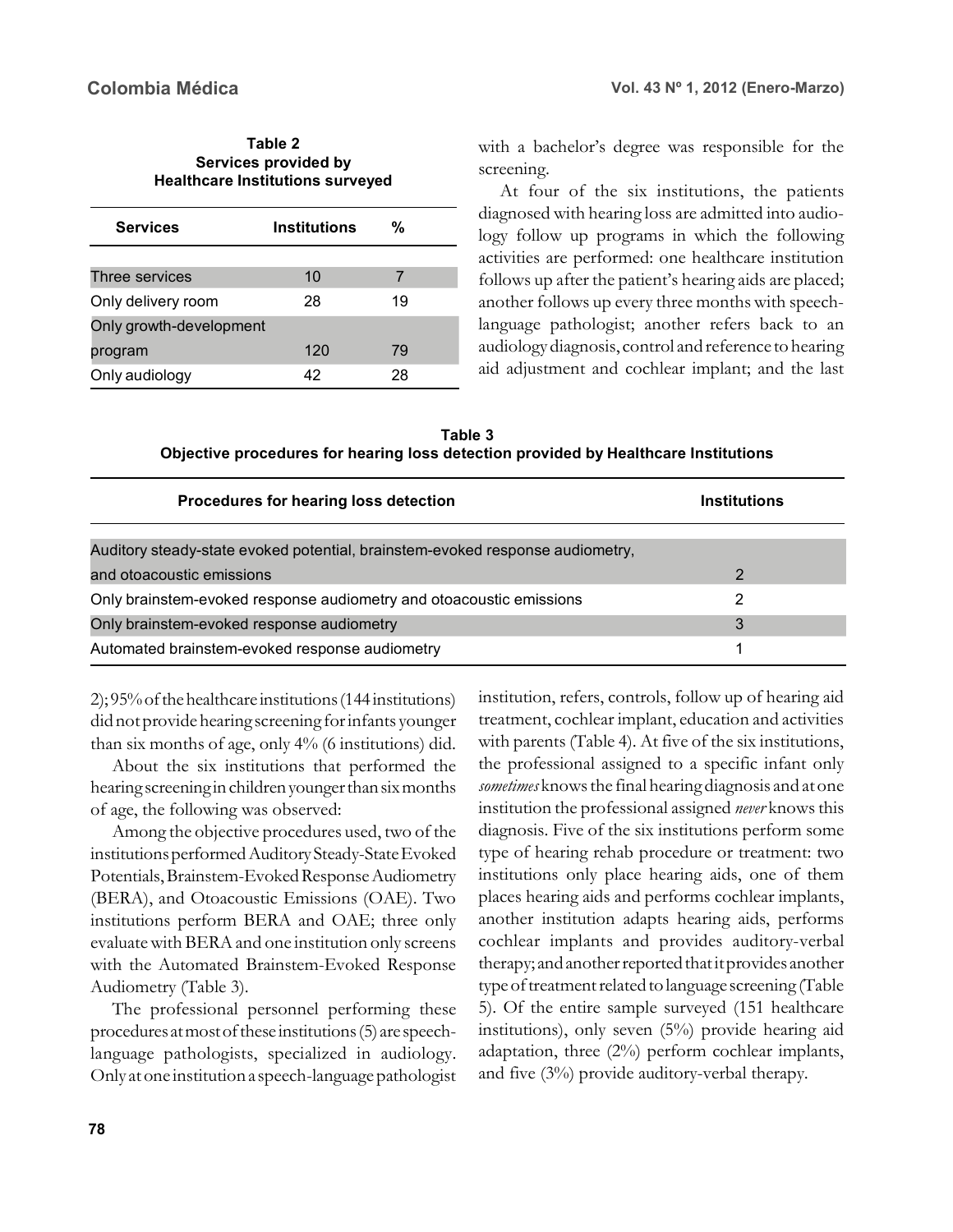| Table 4                                                                         |
|---------------------------------------------------------------------------------|
| Activities performed by Healthcare Institutions after detection of hearing loss |

| Activities after hearing loss detection                                                  |                     | <b>Institutions</b> |  |  |  |  |  |
|------------------------------------------------------------------------------------------|---------------------|---------------------|--|--|--|--|--|
|                                                                                          |                     |                     |  |  |  |  |  |
| Follow up after hearing aid adaptation                                                   |                     |                     |  |  |  |  |  |
| Follow up with speech-language pathologist every three months                            |                     |                     |  |  |  |  |  |
| Refer to an audiology diagnosis, control and hearing aid adaptation and cochlear implant |                     |                     |  |  |  |  |  |
| Refer to controls, follow up of hearing aid treatment and cochlear implant,              |                     |                     |  |  |  |  |  |
| education and activities with parents                                                    |                     |                     |  |  |  |  |  |
| Total                                                                                    |                     | 4                   |  |  |  |  |  |
| Table 5<br>Type of hearing rehab procedure or treatment for detected population          |                     |                     |  |  |  |  |  |
| Type of hearing rehab procedure or treatment                                             | <b>Institutions</b> | $\frac{0}{0}$       |  |  |  |  |  |
| Only hearing aid adaptation                                                              | 2                   | 40                  |  |  |  |  |  |
| Hearing aid adaptation + cochlear implants                                               |                     | 20                  |  |  |  |  |  |
| Hearing aid adaptation + cochlear implants + auditory-verbal therapy                     |                     | 20                  |  |  |  |  |  |
| other (language screening)                                                               |                     | 20                  |  |  |  |  |  |

 $\Gamma$ otal  $\sim$  100

# **Discussion**

Among the research results, the most interesting aspect is the low number of institutions in the city of Cali (4% of the healthcare institutions included) with Hearing Loss Detection Programs for infants within the first six months of life. This situation is very worrisome, considering that the communicative, affective, cognitive, and social development of children who are born with hearing loss greatly depends on early detection procedures. For this reason, the consequences of not detecting hearing loss at an early age could be devastating.

Not implementing the previously mentioned programs is alarming because there are international guidelines, like those provided by the Joint Committee on Infant Hearing (JCIH) to implement hearing loss early detection programs, which state: a hearing screening should be performed before the newborns'

first month, regardless of whether they present risk factors. In addition, the hearing diagnosis should be finalized by the third month. Furthermore, the newborns not passing the initial screening and the rescreening should have a complete hearing evaluation to confirm the hearing loss within the first three months. If confirmed, they should ideally receive treatment within their first six months. And those who pass the neonatal screening, but present risk factors should have periodic hearing screening and, at the same time, the professional personnel should provide the infant's family with the proper information and assistance about the behavior and care for auditory and communicative health.

On the other hand, at the national level, the Republic of Colombia's Congressional Statute 982 of 2005 establishes norms favoring the deaf and deafblind population and authorizes the national government to create the Hearing Loss Early Detection and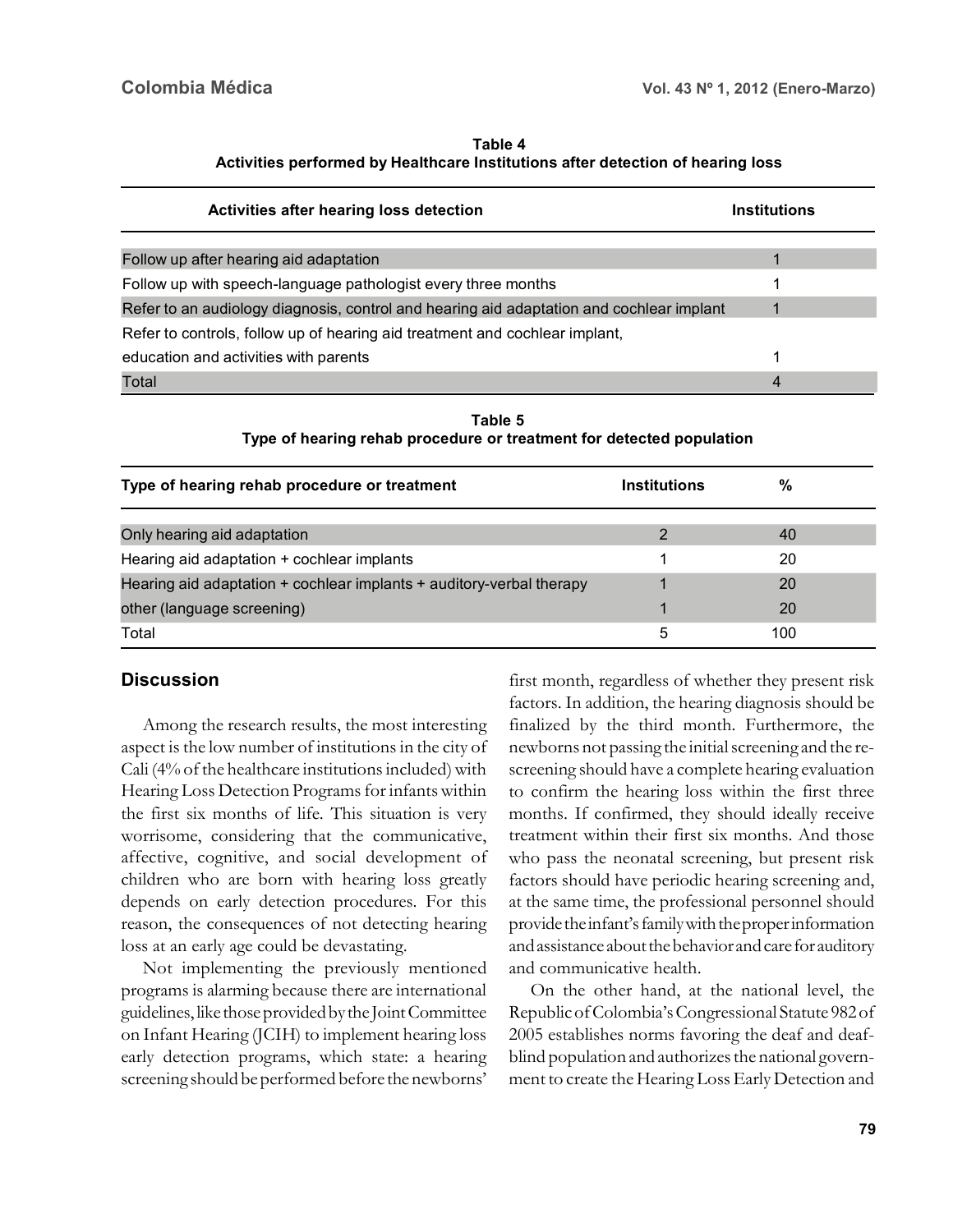Attention Program within the jurisdiction of the Ministry of Social Protection.

Another relevant aspect of the results is that among the institutions that offer early detection programs in the city of Cali, the procedures and the personnel qualifications are very diverse; which substantiates with evidence the need to establish a program with defined and specific characteristics that could be applied in the different public and private Healthcare Services Providing Institutions at the local and national levels. Authors like Gomez<sup>16</sup> program state that a hearing loss early detection program should have clearly defined purposes and goals, should select the sample and procedures to implement in the screening (Otoacoustic Emissions and/or Brainstem-Evoked Response Audiometry), determine the population to be screened, guarantee the infant's integration to an intervention and treatment program, and select and train the personnel who will monitor the screening results. These conditions should allow reporting 100% of sensitivity and specificity.

Establishing standards and implementing a Hearing Loss Early Detection Program within the infant's first six months of life will enable the creation of public policies in favor of the above mentioned population and the regulation of management of healthcare promoting entities regarding intervention on the population diagnosed with hearing loss.

### **Conclusions**

Based on this study, we can conclude that the city of Cali does not have structured Universal Neonatal Hearing Screenings; even though six private institutions have implemented some procedures for hearing loss detection and diagnosis during the infant's first six months. The lack of theoretical knowledge programs is evident, along with lack of application of specific techniques and equipment and management procedures established in the universal evaluation system, which would allow for early hearing loss detection in the city of Cali.

No public healthcare promoting entities in Cali offers Hearing Loss Early Detection Programs. Only some private healthcare services providing institutions have some early detection and diagnostic procedures during the first six months of the child's life. These procedures are isolated efforts, which are not part of complete programs with guarantees of universal coverage, follow up, and intervention procedures.

Lack of standardized Universal Neonatal Hearing Screening Programs in our country has resulted in a sub-diagnosis of genetic hearing disorders. This substantiates the need to implement strategies to train the institutions, associations, and healthcare governmental bodies.

Despite the Congressional Statute 982 in 2005 ordering the creation of Hearing Loss Early Detection Programs, the Universal Neonatal Screening Programs have not been structured in the city of Cali. The scientific community related to audiology must provide an effective and efficient instrument, with clear guidelines and total coverage that would meet the needs of the population in the city of Cali and allows hearing loss early detection becoming a reality in the city.

**Conflict of interest***.* None of the authors has conflicts of interest related to this study.

### **References**

- 1. Yoshinaga-Itano C, Sedey AL, Coulter DK, Mehl AL. Language of early and late identified children with hearing loss. *Pediatrics.* 1998; *102*: 1161-71.
- 2. Brigard de Pardo ME , Gómez C, González de Barreto H, Pastoriza S, Rángel P, Restrepo C, Villegas B. Detección temprana de pérdidas auditivas un deber pospuesto. *Acta Otorrinolaringol Cir CabezA Cuello.* 2002; *30*: 9-18.
- 3. Culpepper, B. Starting a screening program. *Hearing J.* 2000; *51*: 28-32.
- 4. Joint Committee on Infant Hearing. *Principles and guidelines for early hearing detection and intervention programs*. Washington, DC: Joint Committee on Infant Hearing; 2007. Available in: http://www.asha.com
- 5. Marcoux A. Modelos de tamizajes auditivos. *En: Actualización internacional en audiología pediátrica.* Cali, febrero 15-17, 2007.
- 6. Peña J, Dal Monte E, Della S. Detección universal de